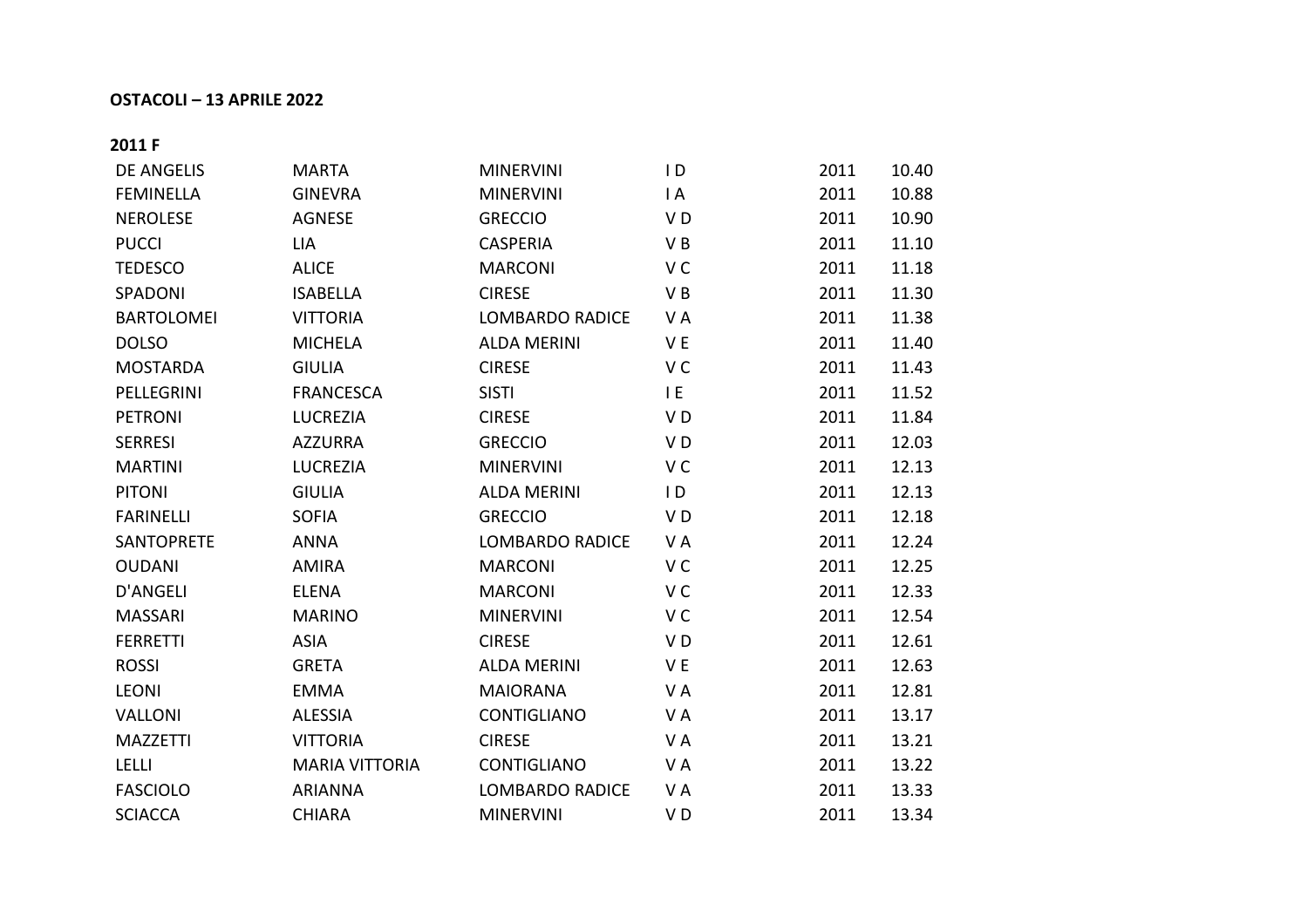| <b>LEONCINI</b>   | ALESSANDRA              | <b>MINERVINI</b>          | $\overline{D}$  | 2011 | 13.35 |
|-------------------|-------------------------|---------------------------|-----------------|------|-------|
| RINALDI           | <b>REBECCA</b>          | VAZIA                     | V C             | 2011 | 13.44 |
| <b>DEL SOLE</b>   | <b>LUDOVICA</b>         | <b>GRECCIO</b>            | VA              | 2011 | 13.51 |
| <b>MANNARA</b>    | <b>MARTA</b>            | <b>ALDA MERINI</b>        | V <sub>C</sub>  | 2011 | 13.53 |
| <b>GUADAGNOLI</b> | <b>SOFIA</b>            | <b>CIRESE</b>             | VA              | 2011 | 13.64 |
| <b>BERARDI</b>    | <b>DAFNE</b>            | <b>VALLE DEL VELINO</b>   | VA              | 2011 | 13.74 |
| D'ASCENZO         | <b>MARTINA</b>          | <b>MAIORANA</b>           | VA              | 2011 | 13.81 |
| <b>ANDREWS</b>    | <b>BEATRIS</b>          | <b>CIRESE</b>             | V E             | 2011 | 13.87 |
| <b>BATTISTI</b>   | <b>ALESSIA</b>          | <b>CIRESE</b>             | VD              | 2011 | 13.97 |
| <b>GUERINI</b>    | <b>MARIA ANTONIETTA</b> | <b>CIRESE</b>             | V E             | 2011 | 14.02 |
| AMEDEI            | <b>VIOLA</b>            | <b>ALDA MERINI</b>        | V E             | 2011 | 14.12 |
| <b>ZUCCARI</b>    | <b>MARTINA</b>          | <b>LOMBARDO RADICE</b>    | VA              | 2011 | 14.19 |
| <b>COLARIETI</b>  | <b>SOFIA</b>            | <b>CIRESE</b>             | VB              | 2011 | 14.29 |
| <b>MAIOLI</b>     | <b>VIOLA</b>            | <b>MINERVINI</b>          | VB              | 2011 | 14.29 |
| <b>TEDESCHINI</b> | <b>CAMILLA</b>          | <b>GALILEO GALILEI</b>    | VA              | 2011 | 14.91 |
| <b>FABRIZI</b>    | <b>GRETA</b>            | <b>BAMBIN GESU'</b>       | $\mathsf V$     | 2011 | 14.97 |
| <b>AGUZZI</b>     | <b>AURORA</b>           | <b>FALCONE BORSELLINO</b> | VB              | 2011 | 15.09 |
| <b>DE SANTIS</b>  | <b>OLIVIA</b>           | <b>MINERVINI</b>          | VB              | 2011 | 15.18 |
| <b>FRATTALI</b>   | <b>GINEVRA</b>          | CONTIGLIANO               | VA              | 2011 | 15.45 |
| <b>SALHI</b>      | YASMIN                  | <b>MARCONI</b>            | V <sub>C</sub>  | 2011 | 15.48 |
| <b>GRANDE</b>     | <b>DESIREE</b>          | <b>MINERVINI</b>          | VD              | 2011 | 15.57 |
| <b>MILARDI</b>    | <b>LUDOVICA</b>         | <b>CONTIGLIANO</b>        | VA              | 2011 | 15.78 |
| VACCARO           | <b>GIULIA</b>           | <b>MINERVINI</b>          | V <sub>C</sub>  | 2011 | 16.18 |
| <b>FIORENTINI</b> | <b>FLORA</b>            | <b>PIEDICOLLE</b>         | $\sf V$         | 2011 | 21.51 |
| 2012 F            |                         |                           |                 |      |       |
| <b>GIUSEPPINI</b> | <b>CHIARA</b>           | VAZIA                     | IV <sub>D</sub> | 2012 | 12.25 |
| <b>FIGORILLI</b>  | <b>SOFIA</b>            | <b>CISLAGHI</b>           | VA              | 2012 | 12.25 |
| <b>SMITH</b>      | <b>GAIA</b>             | <b>MAIORANA</b>           | IV <sub>B</sub> | 2012 | 12.78 |
| <b>NAPOLEONE</b>  | <b>GIORGIA</b>          | <b>CIRESE</b>             | IV <sub>D</sub> | 2012 | 12.81 |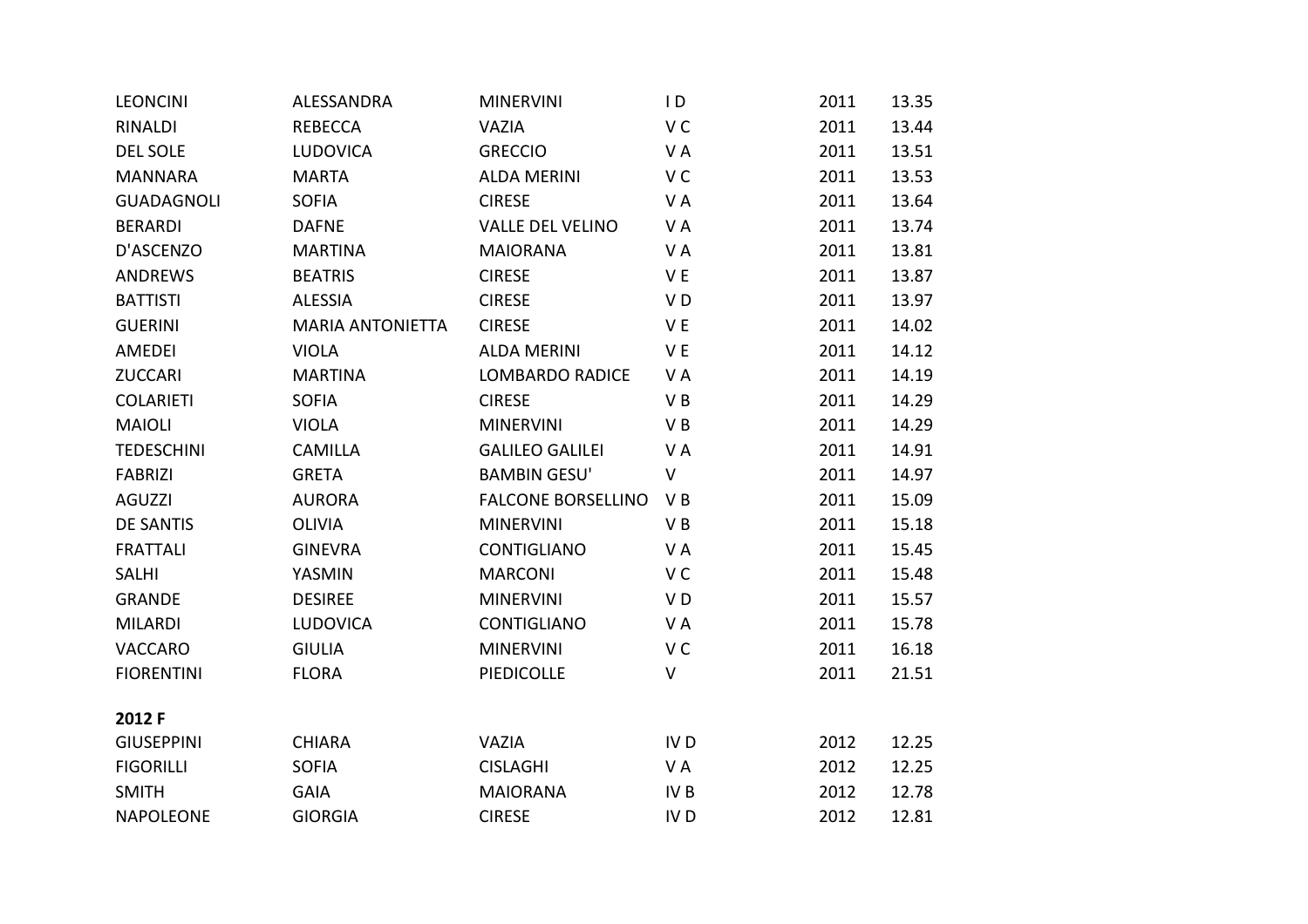| <b>PAOLUCCI</b>     | <b>LUDOVICA</b>  | <b>FALCONE BORSELLINO</b> | IV A             | 2012 | 13.02 |
|---------------------|------------------|---------------------------|------------------|------|-------|
| <b>MORLACCHETTI</b> | <b>RACHELE</b>   | <b>CIRESE</b>             | IV A             | 2012 | 13.17 |
| <b>RECCHIONI</b>    | <b>ANASTASIA</b> | <b>CIRESE</b>             | IV A             | 2012 | 13.73 |
| <b>GRILLOTTI</b>    | <b>SOFIA</b>     | <b>LOMBARDO RADICE</b>    | IV A             | 2012 | 14.01 |
| <b>MARCHIONI</b>    | <b>VIOLA</b>     | <b>VAZIA</b>              | IV <sub>D</sub>  | 2012 | 14.02 |
| <b>PORAZZINI</b>    | <b>PENELOPE</b>  | <b>FALCONE BORSELLINO</b> | IV A             | 2012 | 14.06 |
| <b>GNAN</b>         | <b>BENEDETTA</b> | <b>MINERVINI</b>          | IV A             | 2012 | 14.18 |
| <b>CAMPANELLI</b>   | <b>CECILIA</b>   | <b>MINERVINI</b>          | IV A             | 2012 | 14.31 |
| <b>CIANCARELLI</b>  | <b>EMMA</b>      | <b>SANTA RUFINA</b>       | IV A             | 2012 | 14.42 |
| <b>MATTEI</b>       | <b>VIOLA</b>     | <b>CONTIGLIANO</b>        | VA               | 2012 | 14.70 |
| PENNACCHI           | <b>VITTORIA</b>  | <b>CIRESE</b>             | IV <sub>D</sub>  | 2012 | 14.82 |
| <b>MIELE</b>        | <b>ANGELICA</b>  | <b>CIRESE</b>             | IV E             | 2012 | 14.95 |
| <b>RICCO</b>        | <b>GAIA</b>      | P.FIDONI                  | IV A             | 2012 | 14.95 |
| CARCONI             | <b>NICOLE</b>    | <b>MINERVINI</b>          | IV <sub>C</sub>  | 2012 | 15.14 |
| <b>GENTILE</b>      | <b>MARTINA</b>   | <b>SANTA RUFINA</b>       | IV A             | 2012 | 15.21 |
| <b>GRANDE</b>       | <b>GRETA</b>     | <b>MINERVINI</b>          | IV <sub>C</sub>  | 2012 | 15.30 |
| <b>SABATINI</b>     | <b>ELENA</b>     | <b>MAIORANA</b>           | IV <sub>B</sub>  | 2012 | 15.38 |
| <b>PERSIO</b>       | <b>GIORGIA</b>   | <b>MINERVINI</b>          | IV <sub>C</sub>  | 2012 | 16.56 |
| <b>SANTUCCI</b>     | <b>ELISA</b>     | <b>CIRESE</b>             | IV A             | 2012 | 16.69 |
| PARMEGIANI          | <b>GIORGIA</b>   | <b>CIRESE</b>             | IV A             | 2012 | 17.49 |
| <b>PACE</b>         | <b>CARLOTTA</b>  | <b>SANTA RUFINA</b>       | IV A             | 2012 | 19.90 |
| 2013 F              |                  |                           |                  |      |       |
| <b>GASTALDELLO</b>  | <b>VIOLANTE</b>  | <b>MINERVINI</b>          | III <sub>B</sub> | 2013 | 12.39 |
| <b>AGABITI</b>      | <b>ALESSIA</b>   | <b>MAIORANA</b>           | IIIE             | 2013 | 12.62 |
| <b>BERETTA</b>      | <b>AGNESE</b>    | <b>MARCONI</b>            | III A            | 2013 | 12.75 |
| <b>MURATORI</b>     | <b>CECILIA</b>   | <b>ALDA MERINI</b>        | IIIE             | 2013 | 12.78 |
| <b>ANTONINI</b>     | <b>EMMA</b>      | <b>MINERVINI</b>          | III <sub>B</sub> | 2013 | 13.69 |
| CASTELLANI          | <b>AURORA</b>    | <b>MINERVINI</b>          | III <sub>B</sub> | 2013 | 13.76 |
| <b>FRATTALI</b>     | <b>FRANCESCA</b> | <b>CONTIGLIANO</b>        | III <sub>B</sub> | 2013 | 13.85 |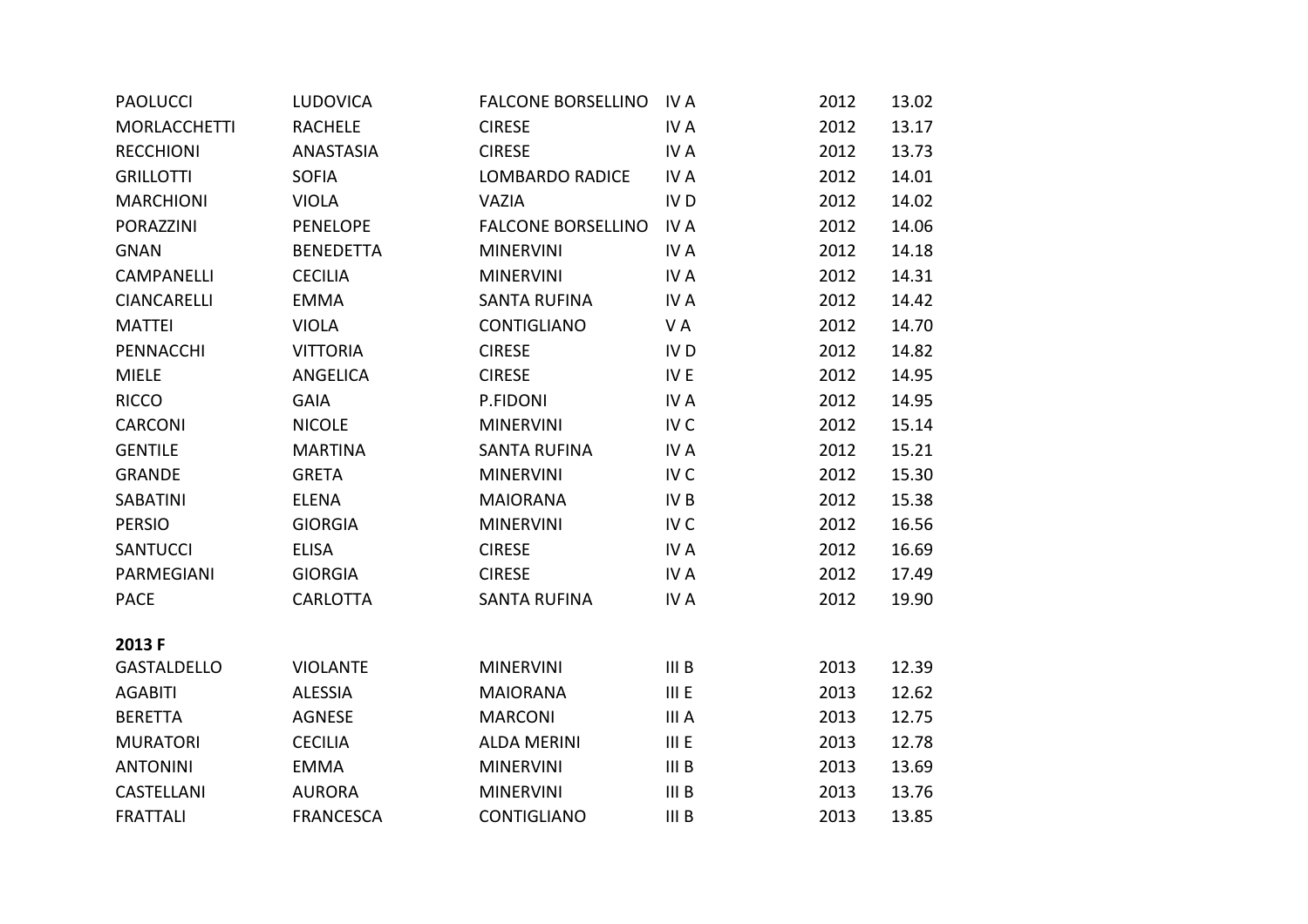| <b>ROSSI</b>       | <b>GIOIA</b>         | <b>MAIORANA</b>           | III A            | 2013 | 13.90 |
|--------------------|----------------------|---------------------------|------------------|------|-------|
| <b>CHIARIONI</b>   | <b>VIOLA</b>         | <b>CITTADUCALE</b>        | III A            | 2013 | 13.98 |
| <b>ANDOLFI</b>     | <b>SOFIA</b>         | <b>FALCONE BORSELLINO</b> | III A            | 2013 | 14.08 |
| <b>IPPOLITI</b>    | <b>BIANCA</b>        | <b>ANTRODOCO</b>          | IV               | 2013 | 14.26 |
| <b>FEDERICI</b>    | <b>MATTIA</b>        | <b>VAZIA</b>              | III D            | 2013 | 14.43 |
| QUASSONI           | <b>CECILIA</b>       | <b>MINERVINI</b>          | III C            | 2013 | 14.46 |
| <b>DAJA</b>        | <b>CASILDA</b>       | <b>MINERVINI</b>          | III C            | 2013 | 14.50 |
| <b>TIBURZI</b>     | <b>ALESSIA</b>       | <b>MINERVINI</b>          | III C            | 2013 | 14.53 |
| SERILLI            | <b>CHIARA</b>        | <b>MAIORANA</b>           | IV <sub>B</sub>  | 2013 | 14.62 |
| <b>POSCENTE</b>    | <b>MADDALENA</b>     | <b>BAMBIN GESU'</b>       | III A            | 2013 | 15.01 |
| <b>DIONISI</b>     | <b>GIULIA</b>        | <b>BAMBIN GESU'</b>       | III A            | 2013 | 15.13 |
| <b>BARBERI</b>     | <b>MARTA</b>         | <b>LOMBARDO RADICE</b>    | III <sub>B</sub> | 2013 | 15.24 |
| <b>MAGGIORI</b>    | <b>RACHELE</b>       | <b>MINERVINI</b>          | IV <sub>C</sub>  | 2013 | 15.30 |
| <b>TOSELLI</b>     | <b>GRETA</b>         | <b>LOMBARDO RADICE</b>    | III <sub>B</sub> | 2013 | 15.76 |
| <b>GRAZIANI</b>    | <b>ORSOLA</b>        | <b>ANTRODOCO</b>          | $\mathsf{IV}$    | 2013 | 16.15 |
| <b>DE PANFILIS</b> | <b>MATILDE LUCIA</b> | <b>CIRESE</b>             | III <sub>B</sub> | 2013 | 16.78 |
| <b>BARBACARIU</b>  | <b>VITTORIA</b>      | <b>CIRESE</b>             | III <sub>B</sub> | 2013 | 17.07 |
| <b>REBONATO</b>    | <b>RACHELE</b>       | <b>LOMBARDO RADICE</b>    | III <sub>B</sub> | 2013 | 19.50 |
| <b>TOMASSINI</b>   | <b>MARTA</b>         | <b>LOMBARDO RADICE</b>    | III <sub>B</sub> | 2013 | 20.12 |
|                    |                      |                           |                  |      |       |
| 2014 F             |                      |                           |                  |      |       |
| CARCONI            | <b>NOEMI</b>         | <b>MINERVINI</b>          | II <sub>D</sub>  | 2014 | 13.93 |
| <b>PECCI</b>       | <b>NORA</b>          | <b>FALCONE BORSELLINO</b> | II B             | 2014 | 13.96 |
| ANGELUCCI          | <b>MARTINA</b>       | <b>CISLAGHI</b>           | II A             | 2014 | 14.13 |
| <b>BALDASSI</b>    | <b>MARIASTELLA</b>   | <b>MINERVINI</b>          | II B             | 2014 | 14.25 |
| <b>PEROTTI</b>     | <b>GIADA SOFIA</b>   | <b>MARCONI</b>            | II A             | 2014 | 14.25 |
| <b>MURER</b>       | <b>GIULIA</b>        | <b>MINERVINI</b>          | III C            | 2014 | 14.39 |
| <b>BERTONI</b>     | <b>GINEVRA</b>       | <b>MINERVINI</b>          | III A            | 2014 | 14.67 |
| SPAGNOLO           | <b>LUDOVICA</b>      | <b>CIRESE</b>             | $II$ D           | 2014 | 15.08 |
| MENE'              | <b>MARGHERITA</b>    | <b>MINERVINI</b>          | II B             | 2014 | 15.12 |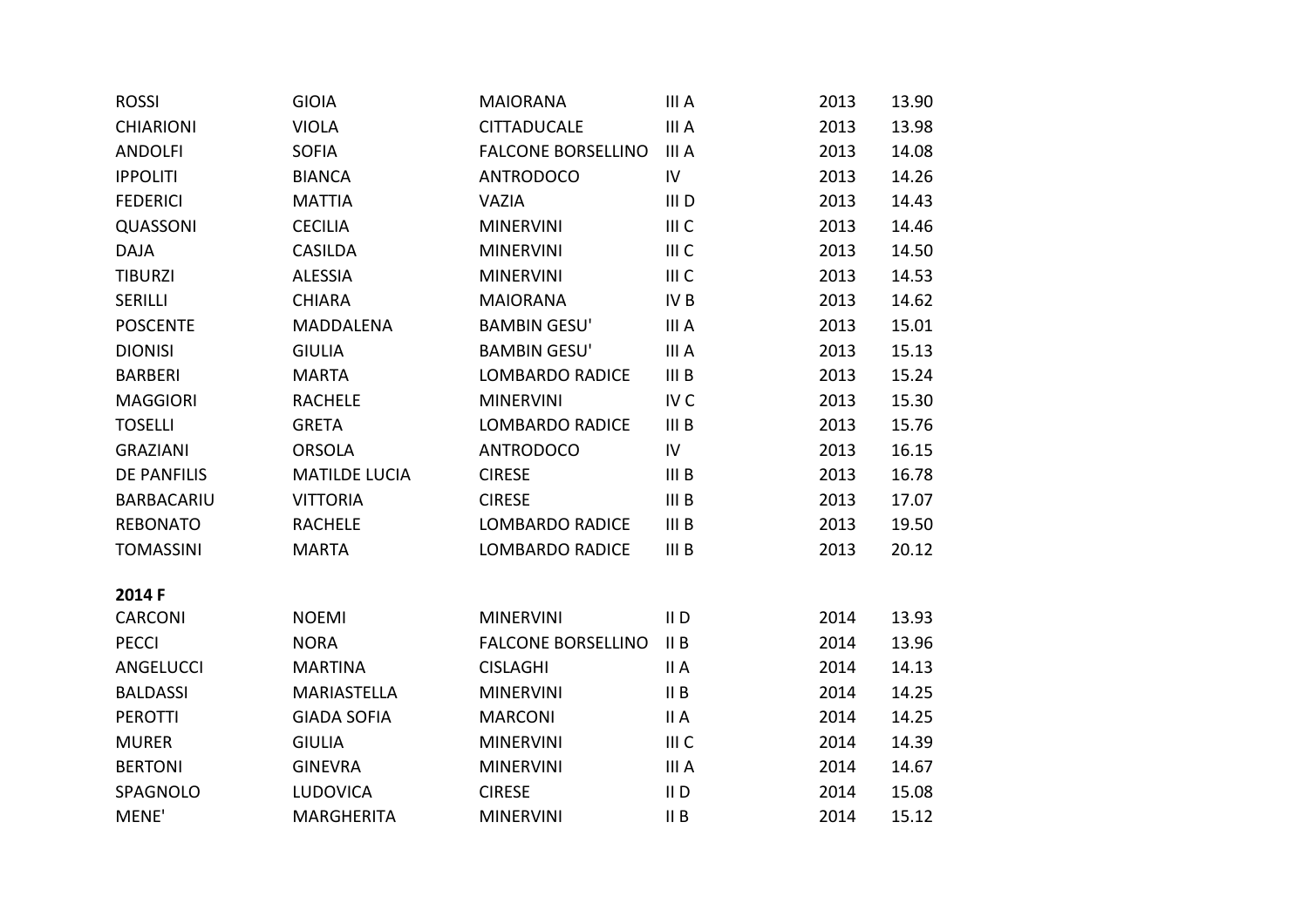| <b>MAMMOLI</b>      | <b>PAOLA</b>         | <b>MINERVINI</b>       | III C  | 2014 | 15.53 |
|---------------------|----------------------|------------------------|--------|------|-------|
| <b>ROSELLI</b>      | <b>ELEONORA</b>      | <b>CIRESE</b>          | $II$ D | 2014 | 15.62 |
| <b>PIETRAFORTE</b>  | <b>VIOLA</b>         | <b>CIRESE</b>          | $II$ D | 2014 | 16.31 |
| <b>CASTELLI</b>     | <b>NOEMI</b>         | <b>MAIORANA</b>        | II A   | 2014 | 16.39 |
| <b>CAROTTI</b>      | <b>BIANCA</b>        | <b>MINERVINI</b>       | $II$ D | 2014 | 16.40 |
| <b>MORLACCHETTI</b> | <b>MICHELA</b>       | <b>CIRESE</b>          | II A   | 2014 | 16.48 |
| ZANNELLI            | ANGELICA             | <b>CIRESE</b>          | II E   | 2014 | 16.52 |
| PERILLI             | <b>NICOLE</b>        | <b>MINERVINI</b>       | III C  | 2014 | 16.68 |
| PATACCHIOLA         | <b>BIANCA</b>        | <b>CIRESE</b>          | $II$ D | 2014 | 16.73 |
| <b>CESARINI</b>     | <b>GIADA</b>         | <b>CIRESE</b>          | $II$ D | 2014 | 16.99 |
| <b>FANTOZZI</b>     | <b>NOEMI</b>         | <b>MINERVINI</b>       | II B   | 2014 | 17.08 |
| <b>MEI</b>          | <b>GIORGIA</b>       | <b>MAIORANA</b>        | II B   | 2014 | 17.16 |
| <b>MORETTI</b>      | <b>SOFIA</b>         | <b>CIRESE</b>          | II E   | 2014 | 17.17 |
| PASCARU             | <b>CRISTINA</b>      | <b>LOMBARDO RADICE</b> | II A   | 2014 | 17.25 |
| <b>VALERI</b>       | <b>SOFIA</b>         | <b>CIRESE</b>          | II A   | 2014 | 17.41 |
| <b>FERRI</b>        | <b>ELENA</b>         | <b>MARCONI</b>         | II A   | 2014 | 17.68 |
| <b>FABBIANI</b>     | <b>LUDOVICA</b>      | <b>MINERVINI</b>       | II B   | 2014 | 17.99 |
| <b>FESTUCCIA</b>    | <b>DILETTA</b>       | <b>CIRESE</b>          | II A   | 2014 | 18.00 |
| <b>GENNA</b>        | <b>MARTA</b>         | <b>MINERVINI</b>       | II B   | 2014 | 18.37 |
| <b>RENZI</b>        | <b>RACHELE</b>       | <b>MINERVINI</b>       | II B   | 2014 | 18.50 |
| <b>CILIONE</b>      | AMELIE               | <b>MAIORANA</b>        | II B   | 2014 | 19.56 |
| <b>MARGOZZI</b>     | <b>MILENA</b>        | <b>CIRESE</b>          | $II$ D | 2014 | 20.06 |
| <b>PIETRAFORTE</b>  | <b>AURORA</b>        | <b>CIRESE</b>          | II E   | 2014 | 20.09 |
| PEZZOTTI            | <b>VIOLA</b>         | <b>CIRESE</b>          | $II$ D | 2014 | 20.29 |
| <b>AGUZZI</b>       | <b>VALERIA</b>       | <b>CISLAGHI</b>        | II A   | 2014 | 20.51 |
| CORNACCHIOLA        | <b>ELEONORA</b>      | <b>MINERVINI</b>       | $II$ D | 2014 | 21.31 |
| 2015F               |                      |                        |        |      |       |
| <b>QUINZI</b>       | <b>MARIA CAMILLA</b> | <b>CISLAGHI</b>        | II A   | 2015 | 9.89  |
| <b>VERDECCHIA</b>   | <b>EMMA</b>          | <b>CIRESE</b>          | E      | 2015 | 9.96  |
|                     |                      |                        |        |      |       |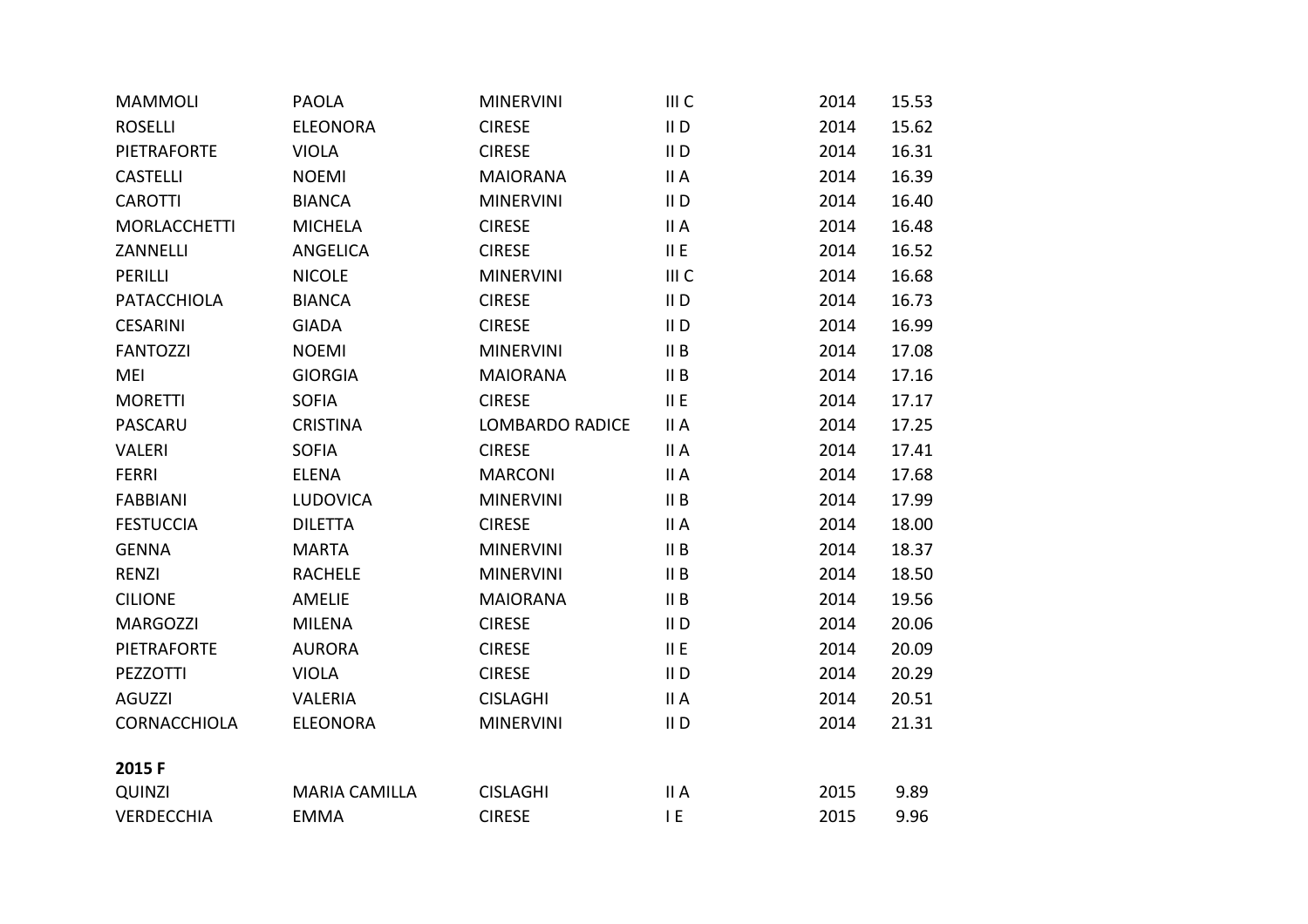| <b>GUERRIERI</b>     | <b>MARGHERITA</b>   | <b>CIRESE</b>           | I E            | 2015 | 11.10 |
|----------------------|---------------------|-------------------------|----------------|------|-------|
| CARDONE              | <b>NINA</b>         | <b>MINERVINI</b>        | $\mathsf{I}$ A | 2015 | 11.37 |
| <b>ARUFFO</b>        | <b>SERENA</b>       | <b>VALLE DEL VELINO</b> | $\mathsf{I}$ A | 2015 | 11.41 |
| <b>PITONI</b>        | <b>AZZURRA</b>      | <b>CIRESE</b>           | IE             | 2015 | 11.46 |
| <b>CENCIARELLI</b>   | <b>ELISA</b>        | <b>MINERVINI</b>        | IC             | 2015 | 11.66 |
| <b>GIOVANNELLI</b>   | <b>MAYA</b>         | <b>MARCONI</b>          | $\overline{D}$ | 2015 | 11.86 |
| <b>PITOTTI</b>       | <b>ALBA</b>         | <b>MINERVINI</b>        | $\overline{A}$ | 2015 | 12.64 |
| <b>PAOLUCCI</b>      | <b>CAMILLA</b>      | <b>MARCONI</b>          | $\overline{D}$ | 2015 | 12.65 |
| <b>MARINELLI</b>     | <b>ALICE</b>        | <b>MINERVINI</b>        | IC             | 2015 | 12.70 |
| <b>PRINCIPESSA</b>   | <b>AMELIE</b>       | <b>MINERVINI</b>        | IC             | 2015 | 12.97 |
| PIERANTOZZI          | <b>GRETA MARIA</b>  | <b>ALDA MERINI</b>      | $\overline{D}$ | 2015 | 13.05 |
| PELLEGRINI           | <b>CARLOTTA</b>     | <b>MINERVINI</b>        | $\mathsf{I}$ A | 2015 | 13.06 |
| <b>FORMICHETTI</b>   | <b>ALICE</b>        | <b>CIRESE</b>           | $\mathsf{I}$ A | 2015 | 13.10 |
| <b>HELSHERIF</b>     | <b>MAYA</b>         | <b>MARCONI</b>          | $\overline{D}$ | 2015 | 13.17 |
| <b>MALATESTA</b>     | <b>ADELAIDE</b>     | <b>MINERVINI</b>        | IC             | 2015 | 13.46 |
| <b>DE ANGELIS</b>    | <b>GIOIA</b>        | <b>MINERVINI</b>        | $\mathsf{I}$ A | 2015 | 13.85 |
| DI NINO              | <b>VERONICA</b>     | <b>MINERVINI</b>        | $\mathsf{I}$ A | 2015 | 14.32 |
| <b>SILIPINNI</b>     | <b>GRETA</b>        | <b>MINERVINI</b>        | $\mathsf{I}$ A | 2015 | 14.59 |
| <b>ROMANIN</b>       | <b>FLAVIA</b>       | <b>MINERVINI</b>        | IC             | 2015 | 15.31 |
| <b>PATACCHIOLA</b>   | <b>PERLA</b>        | <b>MINERVINI</b>        | IC             | 2015 | 15.38 |
| <b>MARROCCO</b>      | <b>SOFIA</b>        | <b>MINERVINI</b>        | $\mathsf{I}$ B | 2015 | 16.56 |
| <b>SATURNI</b>       | <b>ASIA</b>         | <b>CIRESE</b>           | II F           | 2015 | 26.88 |
|                      |                     |                         |                |      |       |
| 2016 F               |                     |                         |                |      |       |
| <b>LAMB MOZZETTI</b> | <b>DIANA SOPHIE</b> | <b>CIRESE</b>           | <b>ASILO</b>   | 2016 | 11.91 |
| <b>MARINI</b>        | <b>DANIELE</b>      | <b>CIRESE</b>           | <b>ASILO</b>   | 2016 | 12.36 |
| <b>BALDASSI</b>      | <b>ANNA LIA</b>     | <b>PASCOLI</b>          | <b>ASILO</b>   | 2016 | 13.00 |
| <b>FERRI</b>         | <b>GIULIA</b>       | <b>MINERVINI</b>        | $\mathsf{I}$ A | 2016 | 14.95 |
| <b>ANTONAZZO</b>     | <b>CHIARA</b>       | <b>CIRESE</b>           | $\mathsf{I}$ A | 2016 | 15.07 |
| <b>DI FILIPPO</b>    | <b>ANNA</b>         | <b>MINERVINI</b>        | <b>ASILO</b>   | 2016 | 16.86 |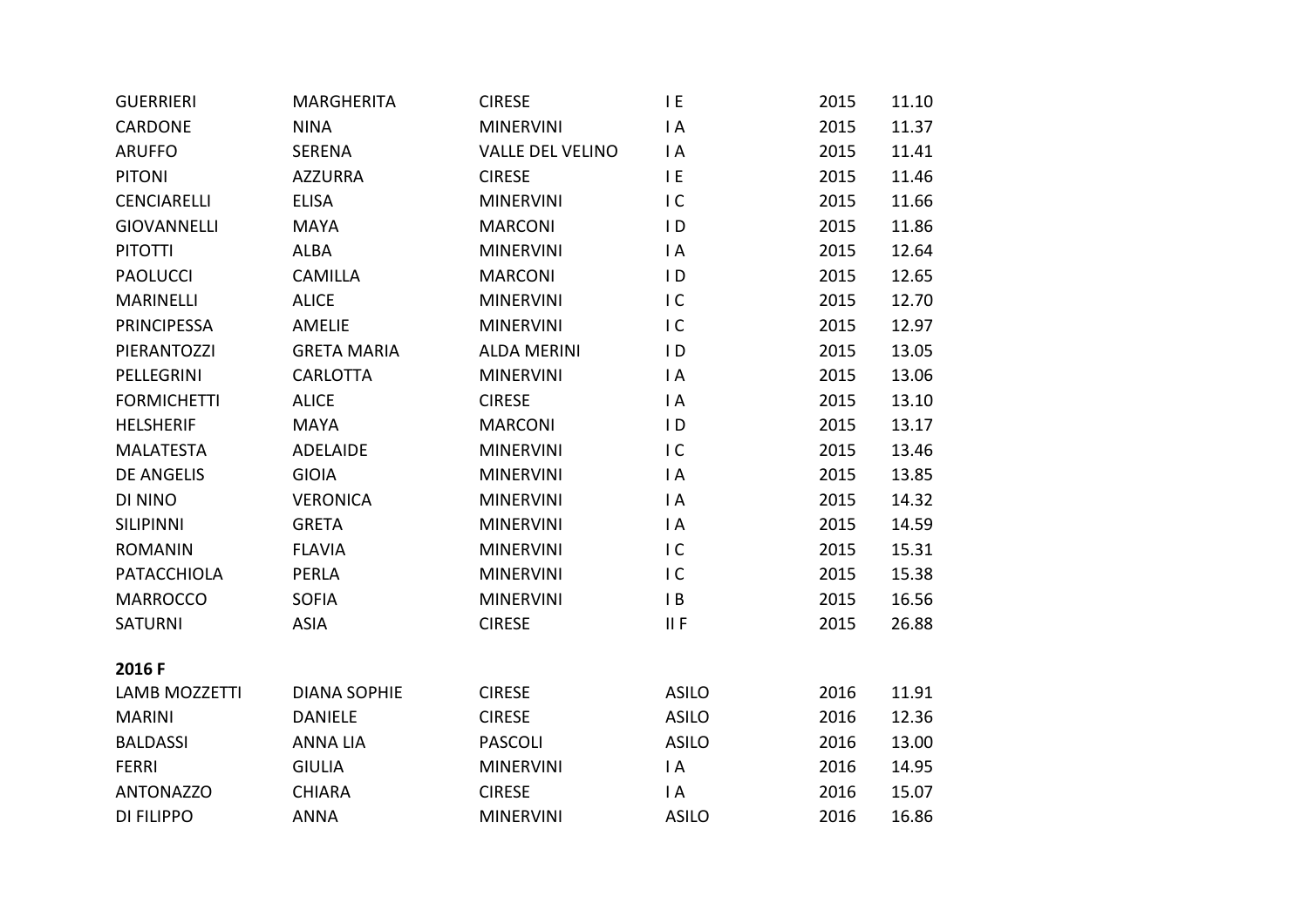| <b>POMPILI</b>           | <b>SOFIA</b>     | <b>MINERVINI</b>          | <b>ASILO</b>   | 2017 | 13.64 |
|--------------------------|------------------|---------------------------|----------------|------|-------|
| <b>NOVELLI</b>           | <b>BIANCA</b>    | <b>FASSINI</b>            | <b>ASILO</b>   | 2018 | 19.85 |
| <b>MARTINI</b>           | <b>ELENA</b>     | <b>SANTA LUCIA</b>        | <b>ASILO</b>   | 2018 | 23.97 |
| <b>MORLACCHETTI</b>      | <b>ASIA</b>      | <b>CIRESE</b>             |                |      | 14.52 |
| <b>RENZI</b>             | <b>ANNA</b>      | <b>MINERVINI</b>          |                |      | 31.86 |
|                          |                  |                           |                |      |       |
|                          |                  |                           |                |      |       |
| 2011 M                   |                  |                           |                |      |       |
| <b>NATALIZI</b>          | <b>MAURO</b>     | <b>GRECCIO</b>            | VA             | 2011 | 10.24 |
| <b>SERILLI</b>           | <b>GABRIELE</b>  | <b>LOMBARDO RADICE</b>    | VA             | 2011 | 11.14 |
| <b>CHINI</b>             | <b>DAMIANO</b>   | POGGIO NATIVO             | VA             | 2011 | 11.18 |
| <b>SALUSTRI</b>          | <b>GABRIELE</b>  | <b>CIRESE</b>             | VB             | 2011 | 11.20 |
| <b>BUFACCHI</b>          | <b>GIUSEPPE</b>  | <b>LOMBARDO RADICE</b>    | VB             | 2011 | 11.74 |
| <b>MODESTI</b>           | PIETRO ELIA      | <b>GRECCIO</b>            | VD             | 2011 | 11.74 |
| <b>CAPPELLANTI</b>       | <b>JACOPO</b>    | <b>MARCONI</b>            | V <sub>C</sub> | 2011 | 11.75 |
| <b>LEONI</b>             | <b>GIORDANO</b>  | <b>LOMBARDO RADICE</b>    | VB             | 2011 | 11.78 |
| <b>DE SANTIS</b>         | <b>GIOVANNI</b>  | <b>MARCONI</b>            | V <sub>C</sub> | 2011 | 11.91 |
| RINALDI                  | <b>GABRIELE</b>  | <b>FALCONE BORSELLINO</b> | VA             | 2011 | 11.95 |
| D'ALBERTO                | <b>DANIELE</b>   | <b>VAZIA</b>              | V <sub>C</sub> | 2011 | 11.97 |
| <b>PALA</b>              | ALESSANDRO       | <b>FALCONE BORSELLINO</b> | VA             | 2011 | 12.24 |
| <b>SPACCINI</b>          | <b>GABRIELE</b>  | <b>FALCONE BORSELLINO</b> | VA             | 2011 | 12.32 |
| <b>VELASCO MATTEOCCI</b> | <b>ROMEO</b>     | <b>CIRESE</b>             | V E            | 2011 | 12.53 |
| SEBASTIANI               | <b>MARCO</b>     | <b>LOMBARDO RADICE</b>    | VA             | 2011 | 12.60 |
| <b>MELCHIORRI</b>        | ALESSANDRO       | <b>CIRESE</b>             | VA             | 2011 | 12.68 |
| <b>PAOLUCCI</b>          | <b>CHRISTIAN</b> | <b>CIRESE</b>             | V <sub>D</sub> | 2011 | 12.69 |
| D'ARCANGELO              | <b>ALESSIO</b>   | <b>MARCONI</b>            | VA             | 2011 | 13.02 |
| <b>ENEI</b>              | LEONARDO         | <b>ALDA MERINI</b>        | V E            | 2011 | 13.12 |
| <b>IMPERATORI</b>        | <b>DIEGO</b>     | <b>LOMBARDO RADICE</b>    | V A            | 2011 | 13.47 |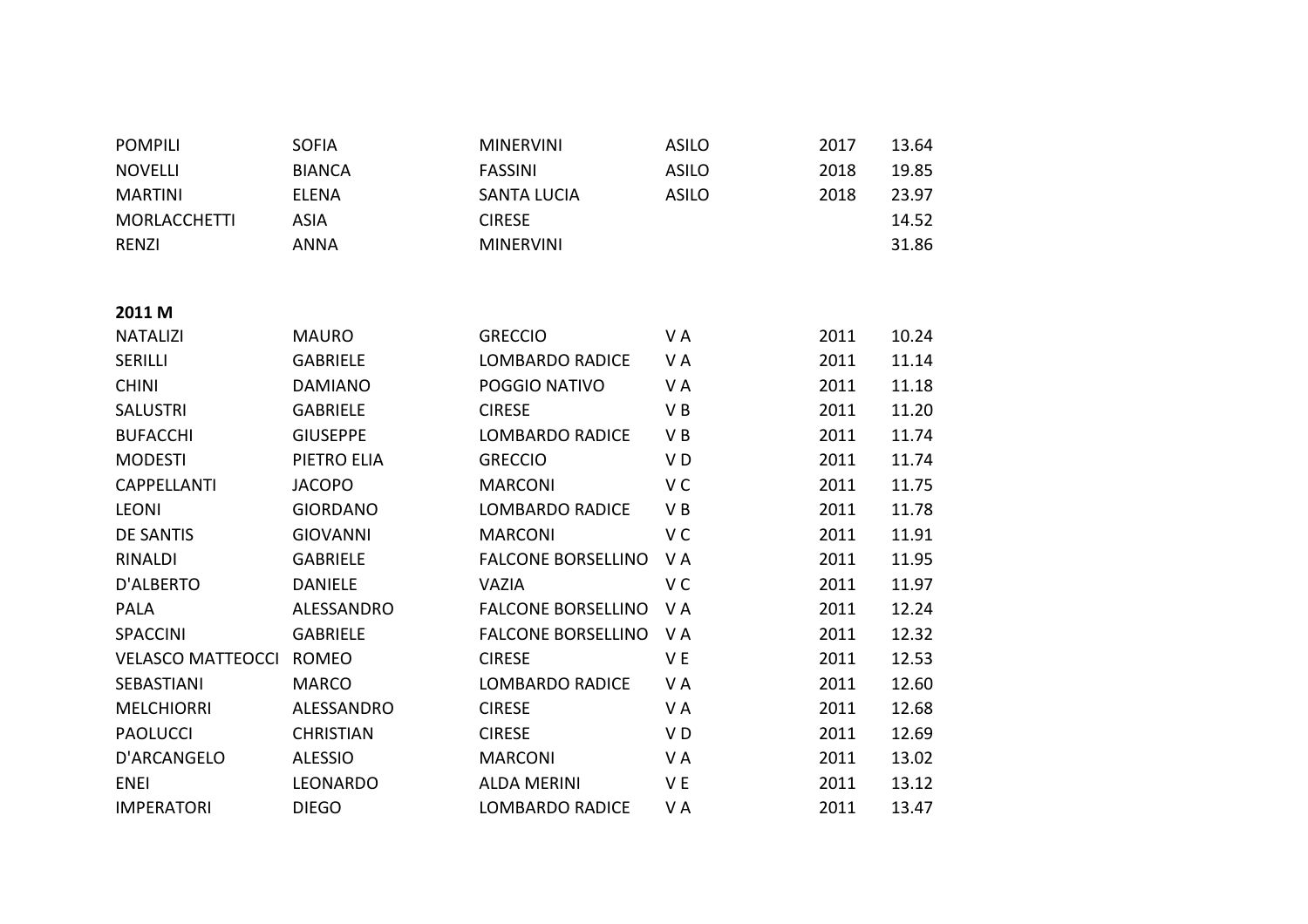| PIERANTOZZI         | <b>EDOARDO</b>   | <b>VAZIA</b>           | IV <sub>D</sub> | 2011 | 13.50 |
|---------------------|------------------|------------------------|-----------------|------|-------|
| <b>MENDES ALVES</b> | <b>LUCAS</b>     | <b>MARCONI</b>         | V <sub>C</sub>  | 2011 | 14.20 |
| <b>PITONI</b>       | <b>TOMMASO</b>   | <b>CIRESE</b>          | VD              | 2011 | 14.70 |
| PENNAZZA            | <b>ANTONIO</b>   | <b>CIRESE</b>          | VA              | 2011 | 14.75 |
| <b>MARCELLI</b>     | <b>MATTIA</b>    | <b>CIRESE</b>          | VA              | 2011 | 14.95 |
| <b>GIORGINI</b>     | CARLO            | <b>MARCONI</b>         | V <sub>C</sub>  | 2011 | 15.19 |
| <b>RUGGERI</b>      | <b>LORENZO</b>   | <b>CIRESE</b>          | VE              | 2011 | 15.25 |
| <b>LATTANZI</b>     | <b>GABRIELE</b>  | <b>CIRESE</b>          | VA              | 2011 | 15.39 |
| <b>GILESTRI</b>     | <b>JACOPO</b>    | CONTIGLIANO            | VA              | 2011 | 15.51 |
| <b>KAZAZI</b>       | <b>MANUEL</b>    | <b>MARCONI</b>         | V <sub>C</sub>  | 2011 | 16.88 |
|                     |                  |                        |                 |      |       |
| 2012 M              |                  |                        |                 |      |       |
| FAZI                | <b>RICCARDO</b>  | <b>CIRESE</b>          | IV <sub>D</sub> | 2012 | 10.60 |
| <b>TEMPESTA</b>     | <b>MATTEO</b>    | <b>MINERVINI</b>       | IV <sub>C</sub> | 2012 | 10.99 |
| <b>FIGORILLI</b>    | <b>MATTEO</b>    | <b>CIRESE</b>          | IV E            | 2012 | 11.53 |
| <b>POLLETTI</b>     | <b>FILIPPO</b>   | <b>CIRESE</b>          | IV E            | 2012 | 11.63 |
| <b>CICCHETTI</b>    | <b>RICCARDO</b>  | <b>CIRESE</b>          | IV <sub>D</sub> | 2012 | 11.64 |
| <b>GRIFONI</b>      | <b>ANDREA</b>    | <b>GALILEO GALILEI</b> | IV A            | 2012 | 11.81 |
| <b>GIOVANNELLI</b>  | <b>GIANMARCO</b> | <b>MARCONI</b>         | V C             | 2012 | 12.08 |
| <b>VENGA</b>        | <b>GIOVANNI</b>  | <b>MAIORANA</b>        | IV <sub>B</sub> | 2012 | 12.19 |
| D'AGOSTINO          | LEONARDO         | <b>LOMBARDO RADICE</b> | IV <sub>B</sub> | 2012 | 12.58 |
| SEBASTIANI          | ALESSANDRO       | <b>MINERVINI</b>       | IV A            | 2012 | 12.67 |
| <b>VERDECCHIA</b>   | <b>JACOPO</b>    | P.FIDONI               | IV              | 2012 | 12.70 |
| <b>FARAGLIA</b>     | <b>FLAVIO</b>    | <b>VAZIA</b>           | IV <sub>D</sub> | 2012 | 12.82 |
| <b>GIOVANNELLI</b>  | <b>NATHAN</b>    | <b>MARCONI</b>         | V <sub>C</sub>  | 2012 | 12.88 |
| <b>PULCINELLI</b>   | DAVI'            | <b>SANTA RUFINA</b>    | IV A            | 2012 | 12.99 |
| <b>GIAGNOLI</b>     | NICOLO'          | <b>CIRESE</b>          | IV A            | 2012 | 13.02 |
| <b>MINICUCCI</b>    | <b>FILIPPO</b>   | <b>CIRESE</b>          | V <sub>C</sub>  | 2012 | 13.06 |
| <b>DEL PRETE</b>    | <b>GABRIELE</b>  | <b>SANTA RUFINA</b>    | IV A            | 2012 | 13.42 |
| <b>DONATIELLO</b>   | <b>MATTIA</b>    | <b>CIRESE</b>          | V <sub>D</sub>  | 2012 | 13.50 |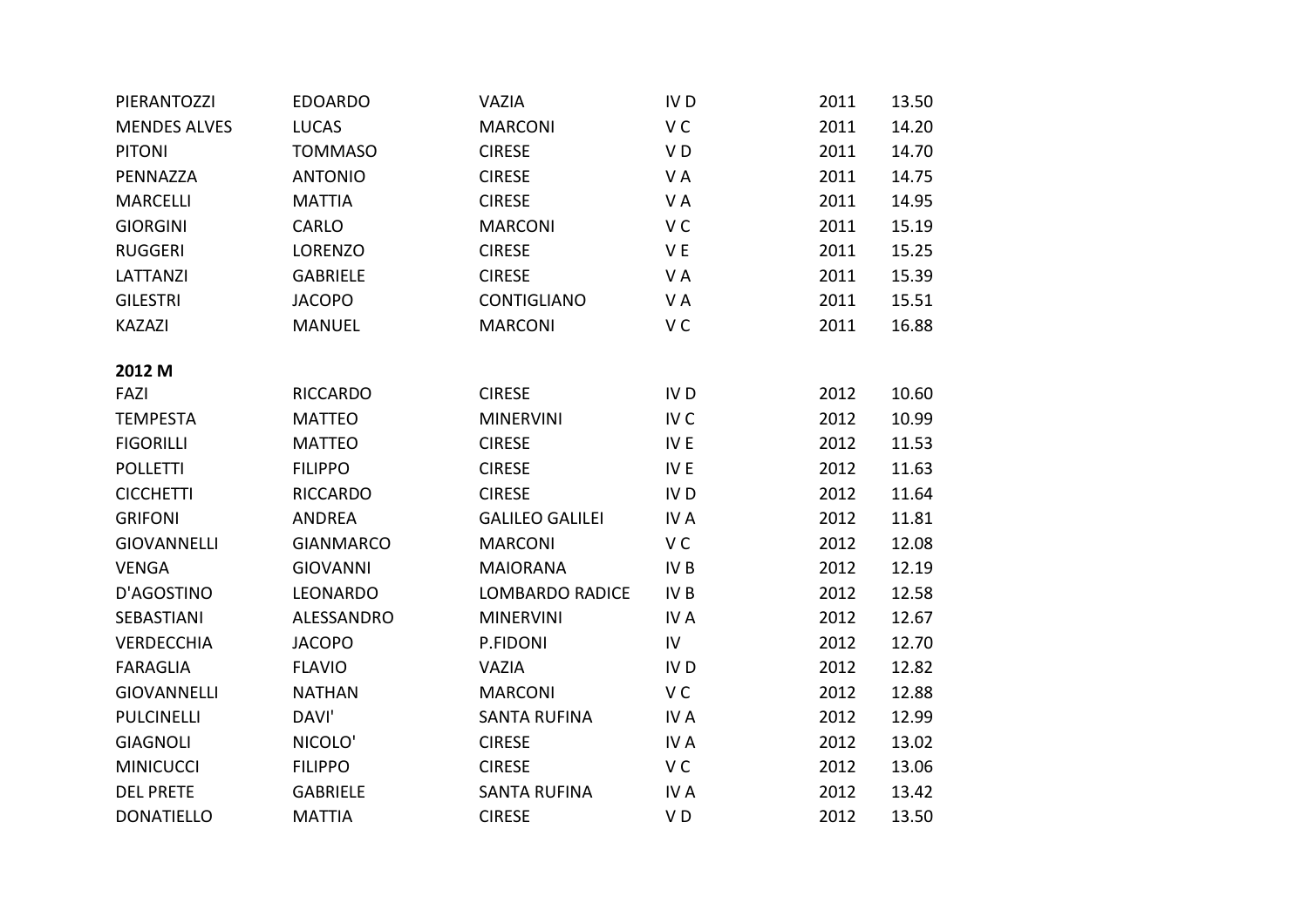| <b>LUCIANI</b>       | <b>GABRIEL</b>      | <b>SANTA RUFINA</b>       | IV A             | 2012 | 13.62 |
|----------------------|---------------------|---------------------------|------------------|------|-------|
| ZAMPORLINI           | NICOLO'             | <b>FALCONE BORSELLINO</b> | IV A             | 2012 | 13.65 |
| <b>D'ANGELI</b>      | <b>LUCA</b>         | <b>FALCONE BORSELLINO</b> | IV A             | 2012 | 13.69 |
| <b>GRAZIANI</b>      | <b>LUCA</b>         | <b>GALILEO GALILEI</b>    | IV A             | 2012 | 14.07 |
| <b>MARIGNETTI</b>    | <b>GIACOMO</b>      | <b>CIRESE</b>             | IV <sub>C</sub>  | 2012 | 14.16 |
| <b>TRINCHI</b>       | <b>MATTEO</b>       | <b>BAMBIN GESU'</b>       | IV               | 2012 | 14.40 |
| <b>MARCELLI</b>      | SAMUELE             | <b>CIRESE</b>             | IV <sub>C</sub>  | 2012 | 15.11 |
| <b>JONES</b>         | <b>CHRISTIAN</b>    | <b>VAZIA</b>              | IV <sub>D</sub>  | 2012 | 15.36 |
| <b>FALCONE</b>       | <b>LORENZO</b>      | <b>CIRESE</b>             | IV A             | 2012 | 15.63 |
| <b>BUCCARELLA</b>    | <b>MATTEO</b>       | <b>MINERVINI</b>          | IV A             | 2012 | 15.65 |
| <b>LAMB MOZZETTI</b> | <b>ALEXANDER</b>    | <b>CIRESE</b>             | III <sub>B</sub> | 2012 | 16.04 |
| <b>MATTEUCCI</b>     | <b>MATTEO MARIA</b> | <b>MINERVINI</b>          | IV A             | 2012 | 18.77 |
| <b>GIORGINI</b>      | <b>EDOARDO</b>      | <b>MARCONI</b>            | IV A             | 2012 | 26.83 |
|                      |                     |                           |                  |      |       |
| 2013 M               |                     |                           |                  |      |       |
| <b>CANTONETTI</b>    | <b>GABRIELE</b>     | <b>VAZIA</b>              | III <sub>D</sub> | 2013 | 11.90 |
| <b>MITROTTI</b>      | <b>ALBERTO</b>      | <b>MARCONI</b>            | III A            | 2013 | 12.65 |
| <b>RAZZANO</b>       | <b>SIMONE</b>       | <b>MINERVINI</b>          | III B            | 2013 | 12.68 |
| <b>VALENTINI</b>     | <b>RICCARDO</b>     | <b>MAIORANA</b>           | III E            | 2013 | 12.74 |
| PARRAVANO            | <b>FRANCESCO</b>    | <b>MARCONI</b>            | III A            | 2013 | 12.78 |
| <b>IMPERATORI</b>    | <b>GABRIELE</b>     | <b>PASCOLI</b>            | III A            | 2013 | 12.99 |
| <b>NOVELLI</b>       | SAMUELE             | <b>CIRESE</b>             | III <sub>B</sub> | 2013 | 13.17 |
| <b>MONTORIO</b>      | <b>RICCARDO</b>     | <b>VAZIA</b>              | III <sub>D</sub> | 2013 | 13.18 |
| <b>GIOVANNELLI</b>   | NICOLO'             | <b>MINERVINI</b>          | III C            | 2013 | 13.38 |
| <b>IMPERATORI</b>    | <b>KEVIN</b>        | <b>FALCONE BORSELLINO</b> | III A            | 2013 | 13.44 |
| <b>SASSI</b>         | <b>LUCA</b>         | <b>VAZIA</b>              | III <sub>D</sub> | 2013 | 13.67 |
| <b>GRILLOTTI</b>     | <b>LEONIDA</b>      | <b>BAMBIN GESU'</b>       | III A            | 2013 | 13.71 |
| SAVYTSKY             | <b>PAOLO</b>        | <b>MINERVINI</b>          | III <sub>B</sub> | 2013 | 13.73 |
| <b>D'ANGELI</b>      | <b>PIETRO</b>       | <b>SANTA RUFINA</b>       | III A            | 2013 | 13.94 |
| <b>MONTEFORTE</b>    | <b>GABRIELE</b>     | P.FIDONI                  | III A            | 2013 | 14.23 |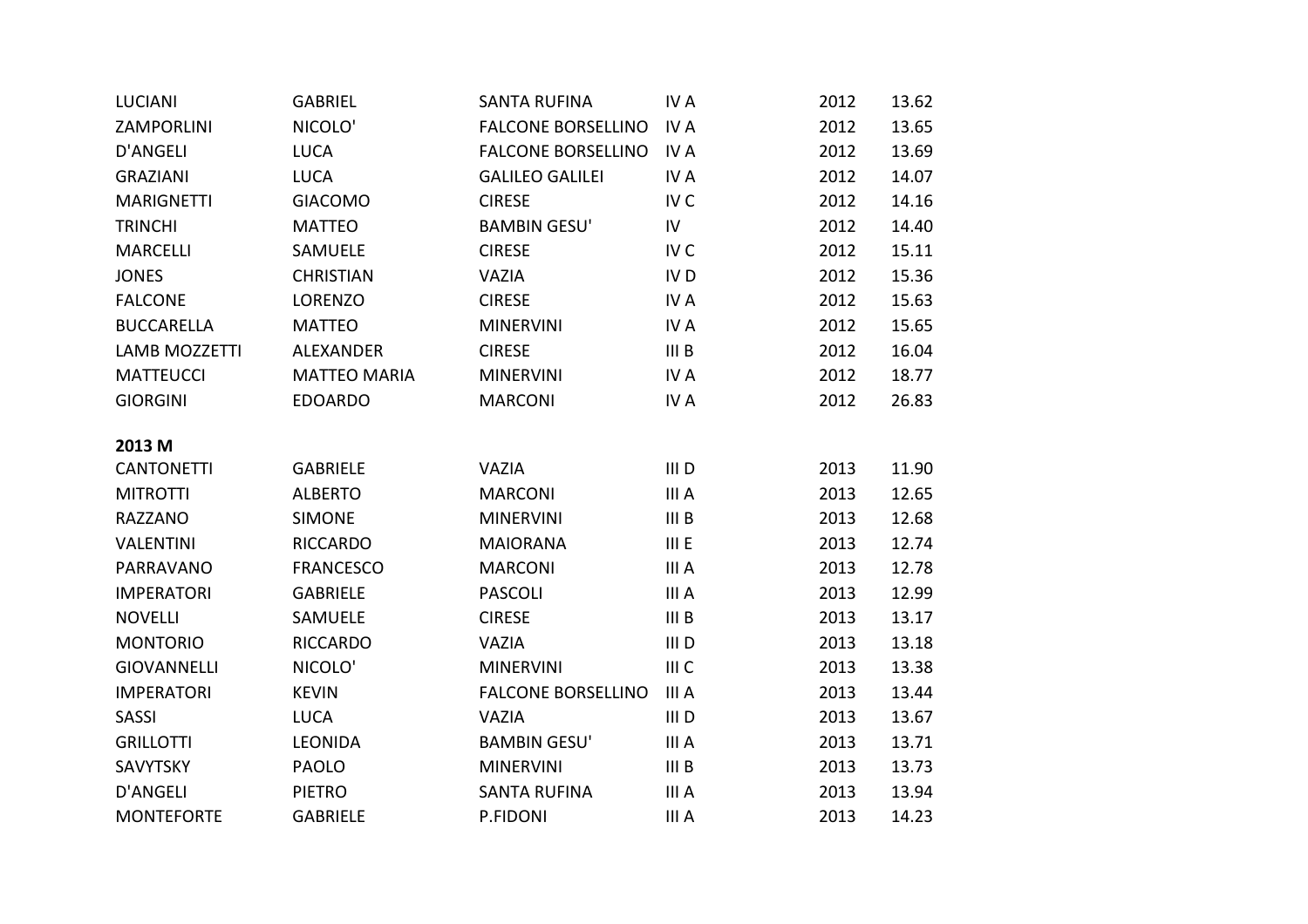| <b>SERILLI</b>    | LEONARDO         | <b>PASCOLI</b>            | III A            | 2013 | 14.25 |
|-------------------|------------------|---------------------------|------------------|------|-------|
| <b>TOMASSETTI</b> | <b>FEDERICO</b>  | <b>CIRESE</b>             | III A            | 2013 | 14.25 |
| <b>MARCHIONI</b>  | <b>DAVIDE</b>    | <b>PASCOLI</b>            | III B            | 2013 | 14.30 |
| <b>POMPILI</b>    | <b>CLAUDIO</b>   | <b>MINERVINI</b>          | III <sub>B</sub> | 2013 | 14.58 |
| <b>COLANTONI</b>  | <b>FILIPPO</b>   | <b>VALLE DEL VELINO</b>   | III A            | 2013 | 14.62 |
| <b>ALBINI</b>     | <b>EDOARDO</b>   | <b>CIRESE</b>             | III E            | 2013 | 14.76 |
| <b>ANTONETTI</b>  | <b>MATTEO</b>    | <b>CIRESE</b>             | III E            | 2013 | 14.82 |
| <b>MEZZETTI</b>   | LEONARDO         | <b>SANTA RUFINA</b>       | III A            | 2013 | 15.02 |
| VANACORE          | <b>MATTEO</b>    | <b>FALCONE BORSELLINO</b> | III A            | 2013 | 15.12 |
| <b>PETRUCCI</b>   | <b>ADRIAN</b>    | <b>LOMBARDO RADICE</b>    | III A            | 2013 | 15.58 |
| <b>PITONI</b>     | LEONARDO         | <b>MARCONI</b>            | III A            | 2013 | 15.71 |
| <b>AVICENNA</b>   | <b>EDOARDO</b>   | <b>LOMBARDO RADICE</b>    | III <sub>B</sub> | 2013 | 15.96 |
| <b>PINTO</b>      | <b>TOMMASO</b>   | <b>BAMBIN GESU'</b>       | III A            | 2013 | 16.20 |
| <b>MENICUCCI</b>  | LEONARDO         | <b>CIRESE</b>             | III <sub>B</sub> | 2013 | 17.08 |
| <b>ALEANDRI</b>   | <b>MATTEO</b>    | <b>FALCONE BORSELLINO</b> | III A            | 2013 | 17.59 |
| <b>IACOBONI</b>   | <b>LORENZO</b>   | <b>VAZIA</b>              | III <sub>D</sub> | 2013 | 18.20 |
| <b>CHIATTELLI</b> | <b>LUDOVICO</b>  | <b>BAMBIN GESU'</b>       | III A            | 2013 | 18.42 |
| <b>PACIUCCI</b>   | <b>TOMMASO</b>   | <b>BAMBIN GESU'</b>       | III A            | 2013 | 19.62 |
|                   |                  |                           |                  |      |       |
| 2014 M            |                  |                           |                  |      |       |
| <b>PITOTTI</b>    | <b>MAURIZIO</b>  | <b>MINERVINI</b>          | III A            | 2014 | 12.86 |
| <b>TEDESCO</b>    | <b>ANDREA</b>    | <b>MARCONI</b>            | II A             | 2014 | 12.90 |
| PASQUALI          | <b>GABRIELE</b>  | <b>MARCONI</b>            | II C             | 2014 | 13.61 |
| <b>PECCI</b>      | <b>MANUEL</b>    | <b>FALCONE BORSELLINO</b> | II B             | 2014 | 13.66 |
| <b>LUNARI</b>     | PIERFRANCESCO    | <b>FALCONE BORSELLINO</b> | II B             | 2014 | 13.71 |
| <b>NICOTRA</b>    | <b>FILIPPO</b>   | <b>CITTADUCALE</b>        | II A             | 2014 | 14.61 |
| <b>ALBINI</b>     | <b>FRANCESCO</b> | <b>CIRESE</b>             | II E             | 2014 | 14.81 |
| <b>ALFREDINI</b>  | <b>MARIO</b>     | <b>CISLAGHI</b>           | II A             | 2014 | 15.20 |
| LA CORTE          | LEONARDO         | <b>MAIORANA</b>           | II E             | 2014 | 15.87 |
| <b>GRILLO</b>     | LEONARDO         | <b>MAIORANA</b>           | II A             | 2014 | 16.08 |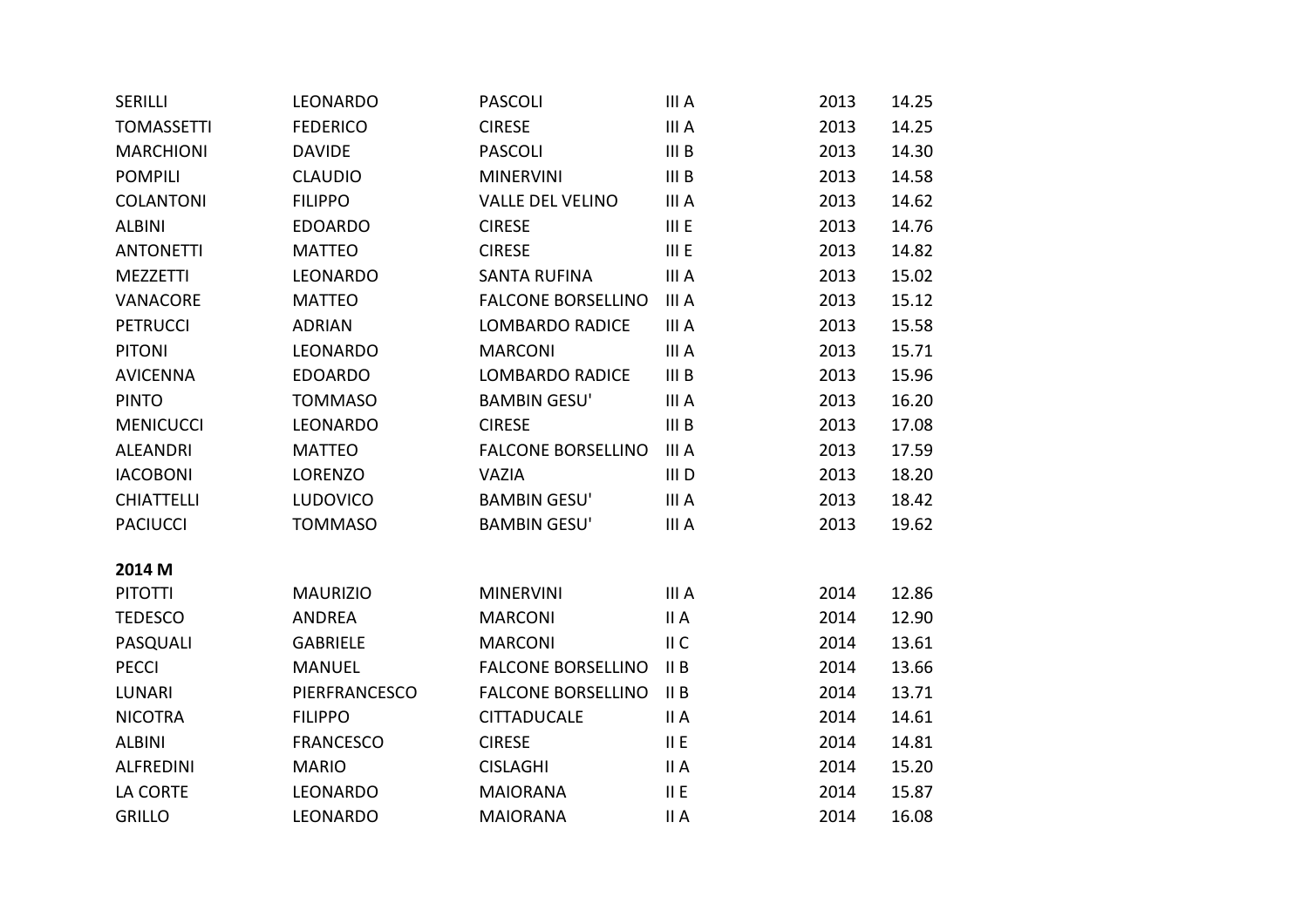| <b>ZUCCOLO</b>    | LEONARDO                  | <b>CIRESE</b>             | III E            | 2014 | 16.14 |
|-------------------|---------------------------|---------------------------|------------------|------|-------|
| <b>MUNZONE</b>    | SAMUELE                   | <b>CIRESE</b>             | II E             | 2014 | 16.38 |
| ANSELMO           | MASSIMILIANO              | <b>CIRESE</b>             | II B             | 2014 | 16.70 |
| <b>DONATI</b>     | <b>RICCARDO</b>           | <b>MINERVINI</b>          | III <sub>B</sub> | 2014 | 16.98 |
| <b>GRAZIANO</b>   | <b>GABRIELE FRANCESCO</b> | <b>CIRESE</b>             | II D             | 2014 | 17.46 |
| <b>CHIUPPI</b>    | <b>LORENZO MARIA</b>      | <b>CITTADUCALE</b>        | II A             | 2014 | 17.57 |
| <b>MOSTARDA</b>   | <b>LIAM</b>               | <b>CIRESE</b>             | II E             | 2014 | 17.65 |
| SEBASTIANI        | <b>MATTEO</b>             | <b>CIRESE</b>             | II E             | 2014 | 17.71 |
| <b>CASANICA</b>   | LEONARDO                  | <b>CIRESE</b>             | II A             | 2014 | 18.78 |
| <b>VOLPE</b>      | SAMUELE                   | <b>CIRESE</b>             | II E             | 2014 | 19.73 |
| <b>PAOLUCCI</b>   | NICOLO'                   | <b>MARCONI</b>            | II D             | 2014 | 20.70 |
| <b>CHIARETTI</b>  | <b>TOMMASO</b>            | <b>CIRESE</b>             | II E             | 2014 | 21.52 |
|                   |                           |                           |                  |      |       |
| 2015 M            |                           |                           |                  |      |       |
| <b>PAPUCCI</b>    | <b>LORENZO</b>            | <b>BAMBIN GESU'</b>       | L                | 2015 | 10.79 |
| <b>ROMILDO</b>    | <b>AMON</b>               | <b>CISLAGHI</b>           | I A              | 2015 | 10.90 |
| <b>TADDEI</b>     | ALESSANDRO                | <b>MARCONI</b>            | $\mathsf{I}$ A   | 2015 | 11.77 |
| <b>PASCARU</b>    | <b>LUCA</b>               | <b>LOMBARDO RADICE</b>    | $\mathsf{I}$ A   | 2015 | 11.87 |
| <b>RUGGERI</b>    | <b>TOMMASO</b>            | <b>CIRESE</b>             | IE               | 2015 | 11.90 |
| <b>RUGGERI</b>    | LEONARDO                  | <b>CIRESE</b>             | I E              | 2015 | 11.95 |
| <b>SASSI</b>      | <b>DIEGO</b>              | <b>ALDA MERINI</b>        | ID               | 2015 | 12.06 |
| PINI              | <b>GABRIELE</b>           | <b>CIRESE</b>             | ID               | 2015 | 12.19 |
| <b>MICHELI</b>    | <b>TOMMASO</b>            | <b>MINERVINI</b>          | IA               | 2015 | 12.30 |
| <b>DE SANCTIS</b> | <b>ALESSIO</b>            | <b>CIRESE</b>             | I E              | 2015 | 12.59 |
| <b>LUNARI</b>     | <b>EDOARDO</b>            | <b>CIRESE</b>             | I E              | 2015 | 12.63 |
| <b>GNAN</b>       | <b>FRANCESCO</b>          | <b>MARCONI</b>            | ID               | 2015 | 12.68 |
| <b>SHAINI</b>     | <b>KLEDI</b>              | <b>MINERVINI</b>          | I A              | 2015 | 12.69 |
| SOLLAZZO          | <b>RICCARDO</b>           | <b>MINERVINI</b>          | $\mathsf{I}$ A   | 2015 | 13.02 |
| <b>AGUZZI</b>     | <b>LEONARDO</b>           | <b>FALCONE BORSELLINO</b> | B                | 2015 | 13.22 |
| <b>BLASS</b>      | <b>FILIP</b>              | <b>CISLAGHI</b>           | $\mathsf{I}$ A   | 2015 | 13.54 |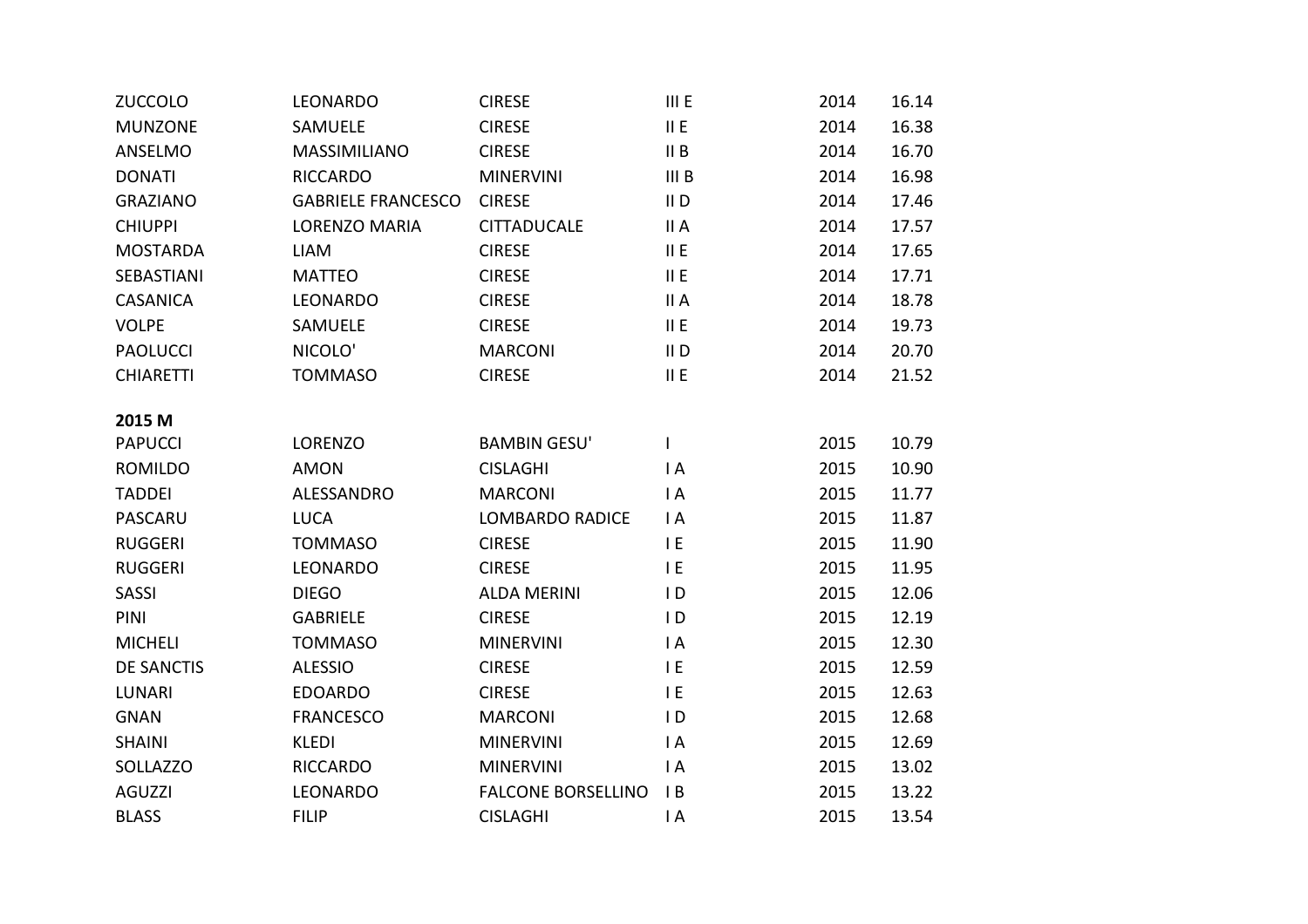| <b>LUCANDRI</b>                        | <b>ANDREA</b>     | <b>SANTA RUFINA</b>    | I A            | 2015 | 13.92 |
|----------------------------------------|-------------------|------------------------|----------------|------|-------|
| <b>HASANBASHY</b>                      | <b>ALESSIO</b>    | <b>MINERVINI</b>       | IA             | 2015 | 14.17 |
| <b>VELASCO MATTEOCCI</b>               | <b>ERNESTO</b>    | <b>CIRESE</b>          | I E            | 2015 | 14.31 |
| <b>BUCCARELLA</b>                      | <b>SIMONE</b>     | <b>MINERVINI</b>       | IA             | 2015 | 15.17 |
| <b>RENZI</b>                           | <b>PIETRO</b>     | <b>CIRESE</b>          | I E            | 2015 | 15.40 |
| <b>GENOLI</b>                          | <b>ANDREA</b>     | <b>MINERVINI</b>       | IC             | 2015 | 15.60 |
| <b>FABRIZI</b>                         | <b>AURELIO</b>    | <b>BAMBIN GESU'</b>    | $\mathsf{I}$ A | 2015 | 15.62 |
| <b>GALLI</b>                           | <b>FILIPPO</b>    | <b>MINERVINI</b>       | IC             | 2015 | 20.49 |
|                                        |                   |                        |                |      |       |
| 2016 <sub>M</sub><br><b>GIUSEPPINI</b> | <b>FRANCESCO</b>  | <b>ALDA MERINI</b>     | <b>ASILO</b>   | 2016 | 12.02 |
| <b>BONI</b>                            | <b>EMANUELE</b>   | <b>MARAINI</b>         | <b>ASILO</b>   | 2016 | 12.92 |
|                                        |                   |                        |                |      |       |
| <b>COLANTONI</b>                       | <b>TOMMASO</b>    | <b>SANTA CHIARA</b>    | <b>ASILO</b>   | 2016 | 13.49 |
| <b>D'ANGELI</b>                        | <b>MATTEO</b>     | <b>SANTA RUFINA</b>    | <b>ASILO</b>   | 2016 | 13.70 |
| CARDONE                                | <b>GIULIO</b>     | <b>MINERVINI</b>       | <b>ASILO</b>   | 2016 | 14.16 |
| <b>MANZARA</b>                         | <b>FEDERICO</b>   | <b>MINERVINI</b>       | <b>ASILO</b>   | 2016 | 14.61 |
| <b>CAPPONI</b>                         | <b>MICHELE</b>    | <b>FASSINI</b>         | <b>ASILO</b>   | 2016 | 14.83 |
| <b>MALFATTI</b>                        | <b>TOMMASO</b>    | <b>MARAINI</b>         | <b>ASILO</b>   | 2016 | 15.38 |
| <b>IANNUCCI</b>                        | <b>PIERSERGIO</b> | S.SASSETTI             | <b>ASILO</b>   | 2016 | 15.92 |
| <b>PROIETTI</b>                        | <b>GIOVANNI</b>   | <b>SANTA LUCIA</b>     | <b>ASILO</b>   | 2016 | 21.56 |
| 2017 M                                 |                   |                        |                |      |       |
| <b>ROSSI</b>                           | <b>GIACOMO</b>    | <b>VILLA REATINA</b>   | <b>ASILO</b>   | 2017 | 12.15 |
| <b>FEDERICI</b>                        | <b>FILIPPO</b>    | PIAZZA TEVERE          | <b>ASILO</b>   | 2017 | 12.64 |
|                                        |                   |                        |                |      |       |
| <b>HANEL</b>                           | <b>ADRIEN</b>     | <b>BORGO S.ANTONIO</b> | <b>ASILO</b>   | 2017 | 13.87 |
| <b>MARROCCO</b>                        | <b>LEO</b>        | <b>DIVINO AMORE</b>    | <b>ASILO</b>   | 2017 | 16.87 |
| 2018 <sub>M</sub>                      |                   |                        |                |      |       |
| <b>CAPPELLANTI</b>                     | <b>GIOELE</b>     | <b>MARCONI</b>         | <b>ASILO</b>   | 2018 | 15.38 |
| <b>GRILLO</b>                          | <b>ALESSANDRO</b> | <b>MARAINI</b>         | <b>ASILO</b>   | 2018 | 17.78 |